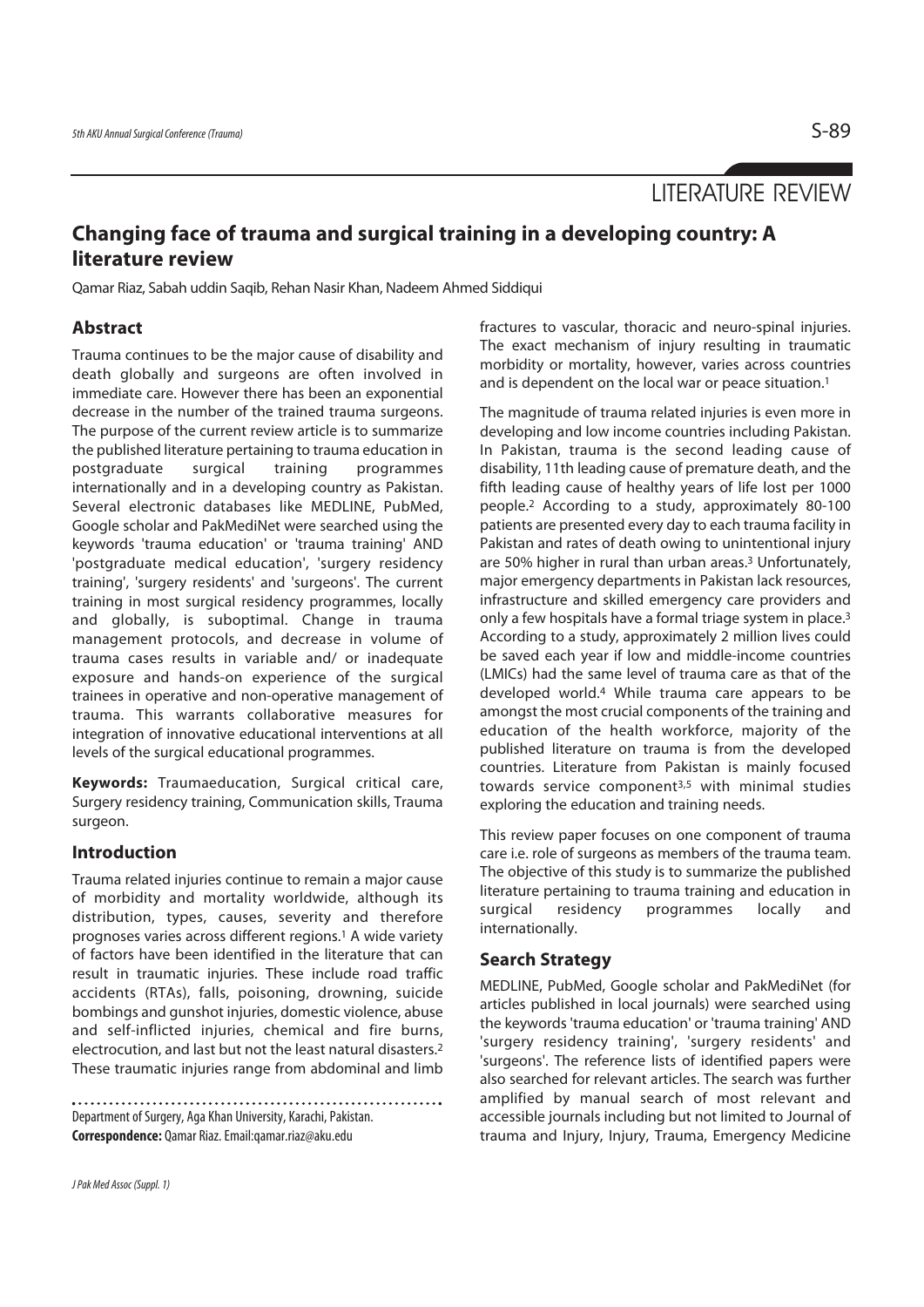journal, Journal of Trauma and Acute Care Surgery and Journal of Surgical Education.

## **Results**

The current review provides an overview of the published literature pertaining to training and education of postgraduate surgical trainees in trauma and critical care surgery. Additionally this review briefly outlines various components of trauma education, and suggests examples of educational initiatives taken globally that could be replicated or adapted to ensure capacity building of the existing human resource.

**Role of a Surgeon in Trauma Care:** Trauma is timesensitive. Any delay in resuscitation or definite care, even of a few minutes, may mean the difference between life or death. While all health care providers are actively involved in managing trauma patients, it is the trauma surgeon who makes high stakes decisions, often in quick succession without knowledge of a patient's identity or history. In traumatic injuries, whether blunt or penetrating, role of a trauma surgeon starts as soon as the patient arrives in the emergency room and this is because of the fact that there are several lifesaving procedures required to be performed in crash bay without taking any standard measures in better interest of a victim. These procedures may range from inserting airway surgically when oral endotracheal intubation fails, to emergency room thoracotomy for controlling exsanguinating haemorrhage or performing open cardiac massage in setting of a recent penetrating trauma.<sup>6</sup> Additionally, trauma surgeon is often asked to perform immediate life or limb threatening procedures such as chest decompression after tension pneumothorax, preperitoneal packing or external pelvic fixation in ongoing haemorrhage, or limb fasciotomy for compartment syndrome.7 Moreover there are several surgical procedures that need to be performed immediately after resuscitation. For example, a trauma surgeon should be well trained in doing emergency burr hole for evacuation of intracranial haematoma. Similarly one should be competent in performing an emergency laparotomy for control of bleeding and contamination and stabilization of extremity fractures.

Beside the key role as team leader and decision making person, the trauma surgeon has to possess excellent communication and administrative skills to keep the situation under control especially in chaotic situations like multiple patients from same family or community with extensive injuries.8

The responsibilities of a trauma surgeon continue in post-

operative period as well. Once patient is out of danger, better rehabilitation is also responsibility of a primary trauma surgeon who takes support of ancillary staff and other medial personnel like psychiatrist, home healthcare provider etc. till a victim reaches his/her pre injury health status, which may not be possible in case of irreversible injuries.

**Current status of trauma training:** Literature has identified limitations in general surgery training both at undergraduate and post graduate levels. The undergraduate curriculum is inadequate in terms of trauma management. Many critical concepts are not formally taught and practical experience with many basic procedures is often lacking. A study conducted in 77 countries from different economic strata showed variation in trauma education and experience among medical students, stressing the need to strengthen the trauma care training received by medical students globally.9

At post graduate level, trauma surgical training has been identified as the core competency of general surgery residency. However, opportunities to teach traumaspecific surgical skills during surgery residency training have gradually decreased overtime, owing to:

**1. Change in the trauma epidemiology:** Studies have reported changing pattern of trauma over the years and across regions. For example the incidence of penetrating trauma has decreased globally by approximately 60% during this decade, with an increase in RTA and terrorism related injuries.1,10

**2. Change in the management of traumatic injuries:** The changes in management modalities have resulted in transformed surgical resident experience with more weightage on non-operative management with a relatively low number of procedures, little experience with diagnostic peritoneal lavage (DPL), and highly variable experience with ultrasound.<sup>11</sup> Replacement of open haemorrhage control procedures with non-surgical radiological balloon occlusion and embolization, has reduced general surgery residents' opportunities to perform emergency open surgical haemorrhage control procedures. The efficacy and resolution of computerized tomographic scanning has led to an entirely new field of non-operative trauma management for blunt trauma affecting major abdominal organs thus reducing the need for exploratory laparotomy. All these changes in management have benefitted the trauma patient and have greatly contributed in reducing the magnitude of trauma related disabilities. But at the same time, they have also significantly reduced the experience of surgical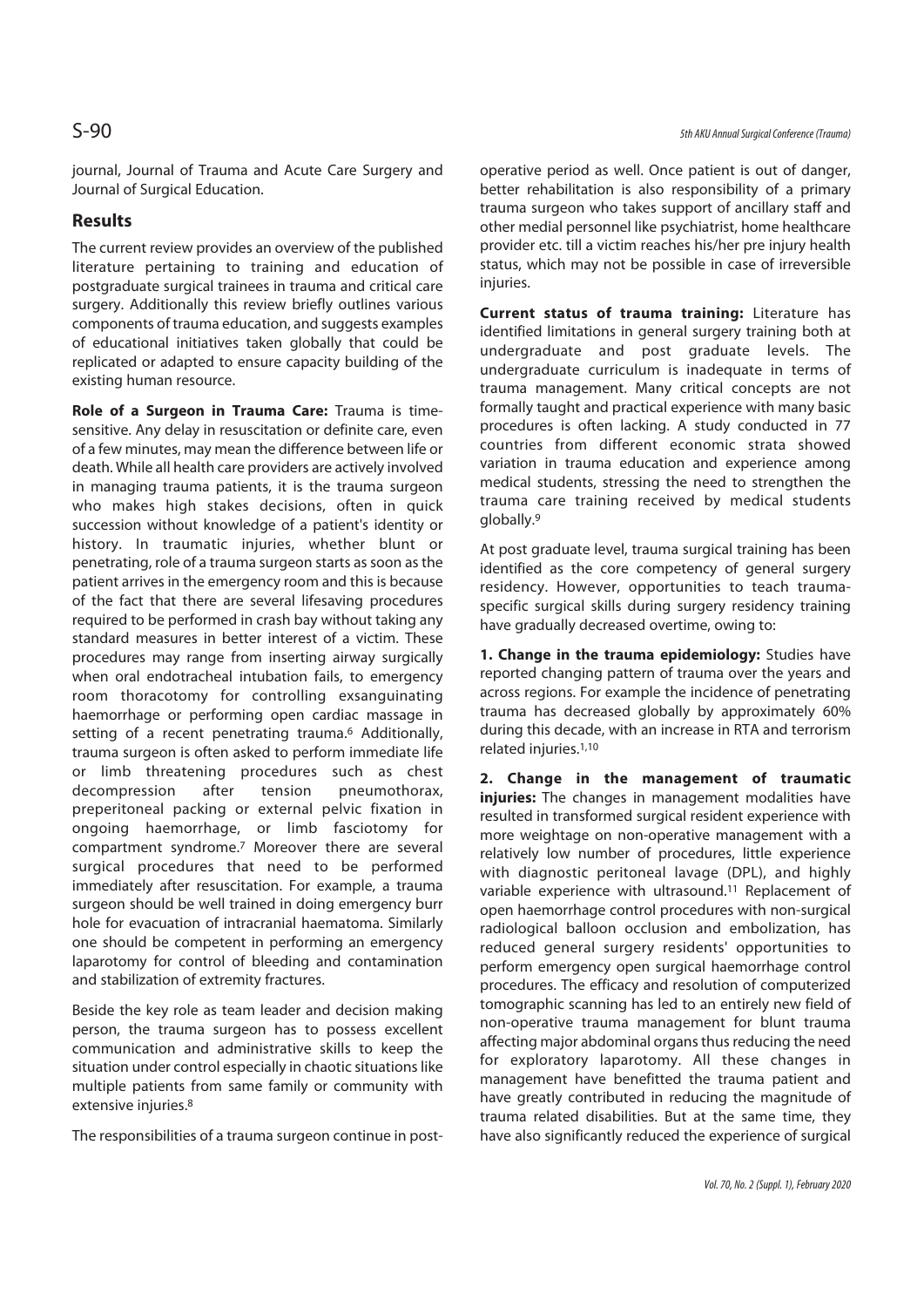## 5th AKU Annual Surgical Conference (Trauma)  $S-91$

residents in performing open abdominal surgery and decreased the breadth of experience they require for multiple disease processes.12

**3. Change in the volume of trauma cases requiring operative interventions:** Although performance of a specific number of surgical procedures do not guarantee competence of a developing surgeon, certifying and accrediting bodies mandate the minimal requirement of surgical residents' exposure to trauma patients and case mix. Institutes have raised concerns over the volume of operative cases and bedside procedures necessary to ensure trauma related competence in general surgery residents. According to general surgery residents, there has been a dramatic decrease in the number of injured patients requiring general surgical intervention thus reducing their opportunities for exposure and training.13 The Orthopaedic surgeon is often the first person to be called in cases of accidental trauma, followed by vascular and neurosurgeons. Similarly cases of burns, chemical injury or electrocution, are usually dealt by the plastic surgeons. The general surgeons are only called when abdominal/thoracic or vascular trauma is suspected or in cases of penetrating injury that contribute only to 7-8% of total trauma call patients. Even in centers with majority of blunt trauma, operative procedures in orthopaedics, neurosurgery, plastic surgery, and other specialties involved in the care of trauma patients outnumber general surgical procedures, thus creating an unwanted need to compete with other surgical specialties.7

**4. Restrictions on work-hours for residents:** The Accreditation Council for Graduate Medical Education (ACGME) implemented the 80-hour work hour policy for residents. This restriction has also adversely impacted the surgical residents' education and experience in surgical critical care (SCC) and trauma.6

**5. Undefined curriculum for trauma surgery:** The current operative list for which "the graduate must be competent to independently perform these procedures" includes multiple trauma operations: surgical airway; surgical exploration of penetrating neck injuries; resuscitative thoracotomy; trauma laparotomy including exploration of retroperitoneal haematomas; and damage control surgery for massive intra-abdominal haemorrhage or multiple intra-abdominal injuries". Additionally the graduating surgeon must be able to take the role of trauma team leader.15 There are no specific ACGME requirements for rotations in SCC, trauma, and burn in a general surgery residency programme and the experience of general surgery residents in these core rotations have been reported to be greatly variable across centers and regions.16 Studies have reported no or

minimal experience of recent surgery graduates entering fellowship programmes in non-operative management of severe poly-trauma cases, performing trauma laparotomy independently, or fulfilling the role of trauma team leader (TTL).14

**6. Declining interest in trauma as discipline:** Decreasing operative opportunities in trauma care has negatively affected career satisfaction among trauma surgeons, thus resulted in declining interest of the surgical trainees' in pursuing trauma as career. According to a study majority of the residents perceived trauma surgery as unappealing mainly due to lifestyle, poor reimbursement, and limited operating room exposure.16

## **Trauma training in Pakistan:**

In Pakistan trauma care is in infancy and trauma training is minimal. At undergraduate level medical students are exposed to trauma patients during their surgical clerkships, but there is no structured curriculum in trauma.17 At postgraduate level, trauma related experience is very opportunistic; surgery residents learn about trauma, on the job during on calls in emergency rooms, and this varies across programmes because of variability in volume, case mix and expertise of the attending/ trauma surgeon available. Although College of Physicians and Surgeons of Pakistan (CPSP) has been accredited by the American College of Surgeons to administer the Advanced Trauma Life Support (ATLS) program, it has not yet been made mandatory for all surgery residents across the country.<sup>18</sup> Few institutes although offer a 2 year fellowship in trauma but these are unfortunately not recognized by the CPSP.

### **Recommendations**

### **Components of a Trauma Curriculum:**

Ideally the curriculum of trauma education especially to surgical residents should address all those essential skills which they are expected to exhibit while managing trauma patient. These include acquisition of adequate knowledge about principals of trauma management, and proficiency in necessary skill set to perform lifesaving interventions. Furthermore good communication skills, administrative capability, professionalism, team work, leadership qualities, ethical considerations and exhibition of empathy are other crucial aspects for a trauma surgeon. Once these essential competencies to become good trauma surgeons are identified, curriculum should be designed in a way that by the end of surgical training, resident must acquire all these necessary set of skills to be called a safe trauma surgeon.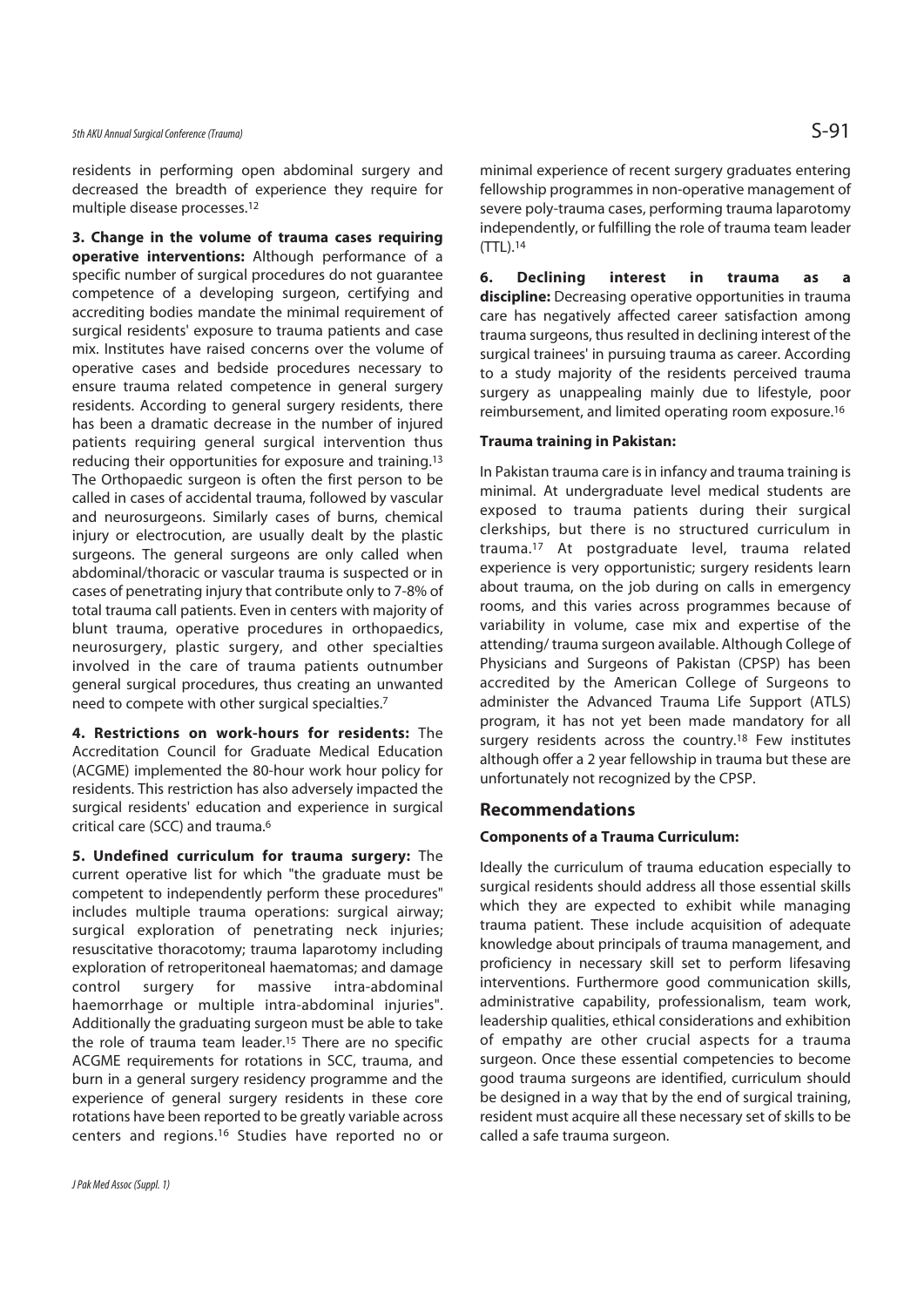**At Undergraduate Level:** Studies suggest that teaching about a trauma patient should start at undergraduate level. Trauma Evaluation and Management (TEAM), is a low cost course designed by American College of Surgeons for young inspiring medical students as alternative to ATLS.19 It provides basic insight into trauma, and is now a mandatory exercise for medical students who are about to graduate at various medical schools in US.

**At Internship Level:** A house surgeon must be a basic life support (BLS) provider and should play active role in perioperative management and documentation of trauma patients.

**During first 2 years of Surgical Residency:** Although much have already theoretically learned at student and internship level regarding basics of trauma and its implication, better understanding of trauma comes during surgical residency training. Advance trauma life support course (ATLS) by American college of surgeons is now included in most residency curricula for junior surgical residents.<sup>18</sup> Moreover encounter with trauma patients on activation of trauma rush call provides an enhanced insight into traumatic injuries.

**At Senior Level:** Senior resident or a chief resident are the backbone of any trauma team, and in these last years of their surgical training they should have attained the art and science of estimating traumatic injuries, and performing immediate resuscitation and stabilization.

**Fellowships in Trauma and Critical Care:** Development of Fellowships in Trauma/Critical care or Acute Care Surgery, based on the foundation of general surgery, have been suggested as a means to imparting all skills necessary in definite management of trauma patients along with critical care thus addressing the issue of shortage of trauma surgeons.20

**Continuing Medical Education (CME):** Continuing medical education and/or continuing professional development have proved effective in imparting knowledge and skills in health care professionals and are a common means for addressing the gaps. Trauma symposium, workshops, courses and outreach programmes in community gives a platform for a trauma surgeon in continuous medical education and research.21 These not only improve clinical knowledge thus improving outcomes in trauma patients but also benefit participants' host institutions in terms of infrastructure and human resource development.22

### **Possible solutions for the forthcoming challenge:**

The increasing need for skilled emergency surgical providers, coupled with decreasing experience in emergency surgery among trainees, has resulted in identification of various strategies that can be used as alternative for teaching trauma to surgery residents. Some of these have been discussed below.

**Technology:** With advances in medical education, technology has become the mainstay for teaching and learning of clinical and soft skills globally. In use in trauma education ranges from video review with debriefing for teaching team competencies and improving team function in simulated trauma resuscitation<sup>23</sup> to novel computer-based programmes and games for improving surgery residents' knowledge of anatomy, surgical incisions, exposures, and technique.24 Teleconferencing with experienced surgeons in collaborating institutes and medical centres worldwide is yet another means by which technology can be used for real time guidance and capacity building of the local residents and surgeons.25

Simulation based trauma scenarios of increasing difficulty such as "Surgery for Abdomino-thoracic ViolencE (SAVE)" has been shown to be effective in improving diagnostic and experiential skills to effectively recognize and manage potentially life-threatening and complex penetrating injuries.26,27 In addition to teaching the technical skills, simulation have also been well established as a strategy to develop leadership, team information sharing, communication, and decision-making skills, and enhancing relational and cultural aspects of trauma care. The advanced human patient simulators have been shown to significantly improve teamwork and clinical performance of multidisciplinary trauma teams and ability of surgical residents to assume the role of team leaders in the trauma resuscitation rooms.28 A teambased trauma course with immersion in a realistic environment has been suggested for improving team performance in trauma resuscitation.29 A trauma curriculum incorporating simulation shows promise in developing crisis management skills that are essential for evaluation of critically injured patients for both undergraduate and postgraduate students.30

**Workshops and Short courses:** While didactic sessions have long been used to teach principles and guidelines of trauma management, hands-on workshops using human and animal tissues and/or cadavers are effective in teaching surgical exposure of anatomic structures that, when injured, may pose a threat to life or limb.<sup>22</sup> Combined live tissue and simulation-based training has been shown to add value to the teaching and learning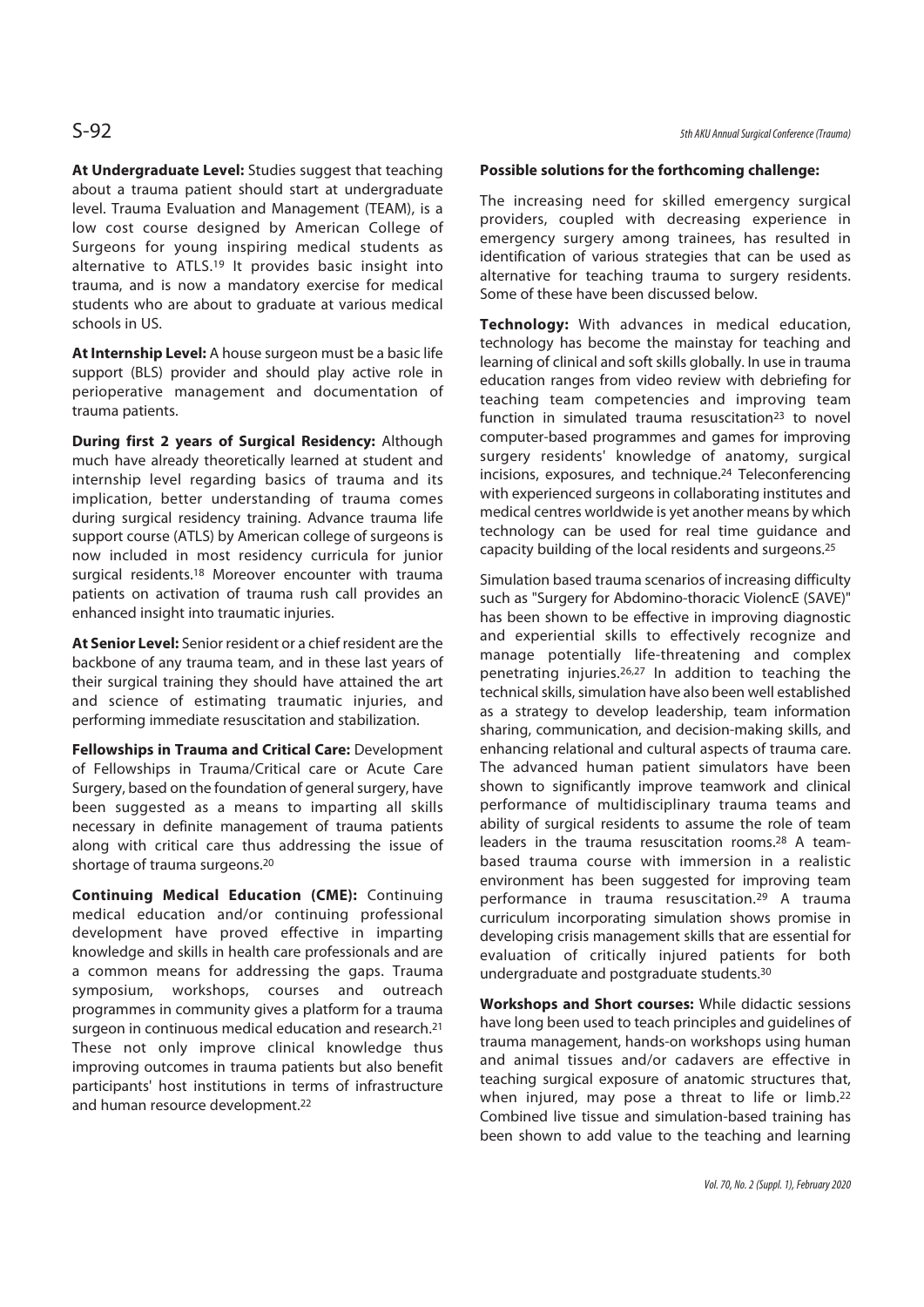### activities related to trauma.31

Short courses ranging from 1-2 days to a week also play an effective role in enhancing the knowledge and skills for trauma management. An intensive one-day interdisciplinary boot camp for interns significantly improved basic trauma knowledge, and self-reported confidence in leadership and role delegation, team work, and performance of primary and secondary surveys.32 Some postgraduate programmes have also mandated certain courses or rotations in trauma units or national trauma centers as an essential part of the basic surgical training promoting trauma and Acute Care Surgery, TEAM and ATLS being few of them.19

**Collaboration and Interprofessional Education:** Literature also suggests multi-professional and interprofessional education to teach the knowledge and skills to perform specific role tasks as members of a team, as well as the interactions and processes rooted within these tasks in a team.33 National and international collaborations with high volume trauma centers can play a vital role in training of the health professionals in traumatic injury management and trauma team dynamics.34 International rotations at high volume surgery and trauma centers have been identified as a valuable tool to supplement operative and educational experience of the residents and fellows in acute care, trauma and SCC (PDs).35 These trained fellows and trauma surgeons can then serve as master trainers to develop human resource locally, especially at primary care set ups. Collaborations like these have been shown to be sustainable and effective in establishing centers of excellence and developing or restructuring trauma care systems, thus reducing trauma related mortality and morbidity in low and middle income countries.34

## **Conclusion**

This review paper has identified the deficiencies in the trauma related training and education in postgraduate surgical education and the factors responsible, and has suggested different strategies used in different developed and developing countries that could be replicated as such or after contextual adaptations to address this issue. The estimated increase in the burden of the trauma related injuries in coming years warrants a multifactorial concerted effort to equip our surgeons with the essentials of knowledge and skills required to adequately manage trauma cases thus reducing resultant mortality and morbidity.

## **References**

1. GBD 2017 Disease and Injury Incidence and Prevalence Collaborators. Global, regional, and national incidence, prevalence, and years lived with disability for 354 diseases and injuries for 195 countries and territories, 1990-2017; a systematic analysis for the Global Burden of Disease Study 2017. Lancet 2018;392:1789-858. doi: 10.1016/S0140-6736(18)32279-7.

- 2. Hyder AA, Razzak JA. The challenges of injuries and trauma in Pakistan: an opportunity for concerted action. Public Health 2013;127:699-703. doi: 10.1016/j.puhe.2012.12.020.
- 3. Sakran JV, Greer SE, Werlin E, McCunn M. Care of the injured worldwide: trauma still the neglected disease of modern society. Scand J Trauma Resusc Emerg Med 2012;20:64. doi: 10.1186/1757-7241-20-64.
- 4. Hyder AA, He S, Zafar W, Mir MU, Razzak JA. One hundred injured patients a day: multicenter emergency room surveillance of trauma in Pakistan. Public Health 2017;148:88-95. doi: 10.1016/j.puhe.2017.03.006.
- 5. Hoyler M, Hagander L, Gillies R, Riviello R, Chu K, Bergström S, et al. Surgical care by non-surgeons in low-income and middleincome countries: a systematic review. Lancet 2015;385(Suppl 2):S42. doi: 10.1016/S0140-6736(15)60837-6.
- 6. Puvanachandra P, Razzak JA, Hyder AA. Establishing a National Emergency Department Surveillance: an innovative study from Pakistan. BMC Emerg Med 2015;15(Suppl 2):I1. doi: 10.1186/1471- 227X-15-S2-I1.
- 7. Strumwasser A, Grabo D, Inaba K, Matsushima K, Clark D, Benjamin E, et al. Is your graduating general surgery resident qualified to take trauma call? A 15-year appraisal of the changes in general surgery education for trauma. J Trauma Acute Care Surg 2017;82:470-80. doi: 10.1097/TA.0000000000001351.
- 8. Naik-Mathuria B, Akinkuotu A, Wesson D. Role of the surgeon in non-accidental trauma. Pediatr Surg Int 2015;31:605-10. doi: 10.1007/s00383-015-3688.
- 9. Moorman ML, Capizzani TR, Feliciano MA, French JC. A competency-based simulation curriculum for surgical resident trauma resuscitation skills. Int J Crit Illn Inj Sci 2017;7:241-47. doi: 10.4103/IJCIIS.IJCIIS\_12\_17.
- 10. Zonies D, Maier RV, Civil I, Eid A, Geisler BP, Guerrero A, et al. Trauma and burn education: a global survey. World J Surg 2012;36:548-55. doi: 10.1007/s00268-011-1419-6.
- 11. Alberdi F, García I, Atutxa L, Zabarte M. Epidemiology of severe trauma. Med Intensiva 2014;38:580-8. doi: 10.1016/j.medin.2014.06.012.
- 12. Lewis FR, Klingensmith ME. Issues in general surgery residency training--2012. Ann Surg 2012;256:553-9. doi: 10.1097/SLA.0b013e31826bf98c.
- 13. Kelly E, Rogers SO Jr. Graduate medical education in trauma/critical care and acute care surgery: defining goals for a new workforce. Surg Clin North Am 2012;92:1055-64. doi: 10.1016/j.suc.2012.04.006.
- 14. Dattani RG, Richards T, Smith CD, Magee TR. Trauma calls: role of the general surgeon and CT scanning. Emerg Med J 2005;22:339-41.
- 15. Engels PT, Bradley NL, Ball CG. The current state of resident trauma training: Are we losing a generation? Can J Surg 2018;61:153-154.
- 16. Napolitano LM, Biester TW, Jurkovich GJ, Buyske J, Malangoni MA, Lewis FR Jr. General surgery resident rotations in surgical critical care, trauma, and burns: what is optimal for residency training? Am J Surg 2016;212:629-37. doi: 10.1016/j.amjsurg.2016.07.016.
- 17. Hadzikadic L, Burke PA, Esposito TJ, Agarwal S. Surgical resident perceptions of trauma surgery as a specialty. Arch Surg 2010;145:445-50. doi: 10.1001/archsurg.2010.49.
- 18. College of Physicians and Surgeons Pakistan. ATLS ® (Advanced Trauma Life Support) Program. [Online] 2014 [Cited 2019 December 05]. Available from URL: https://www.cpsp.edu.pk/atls.php